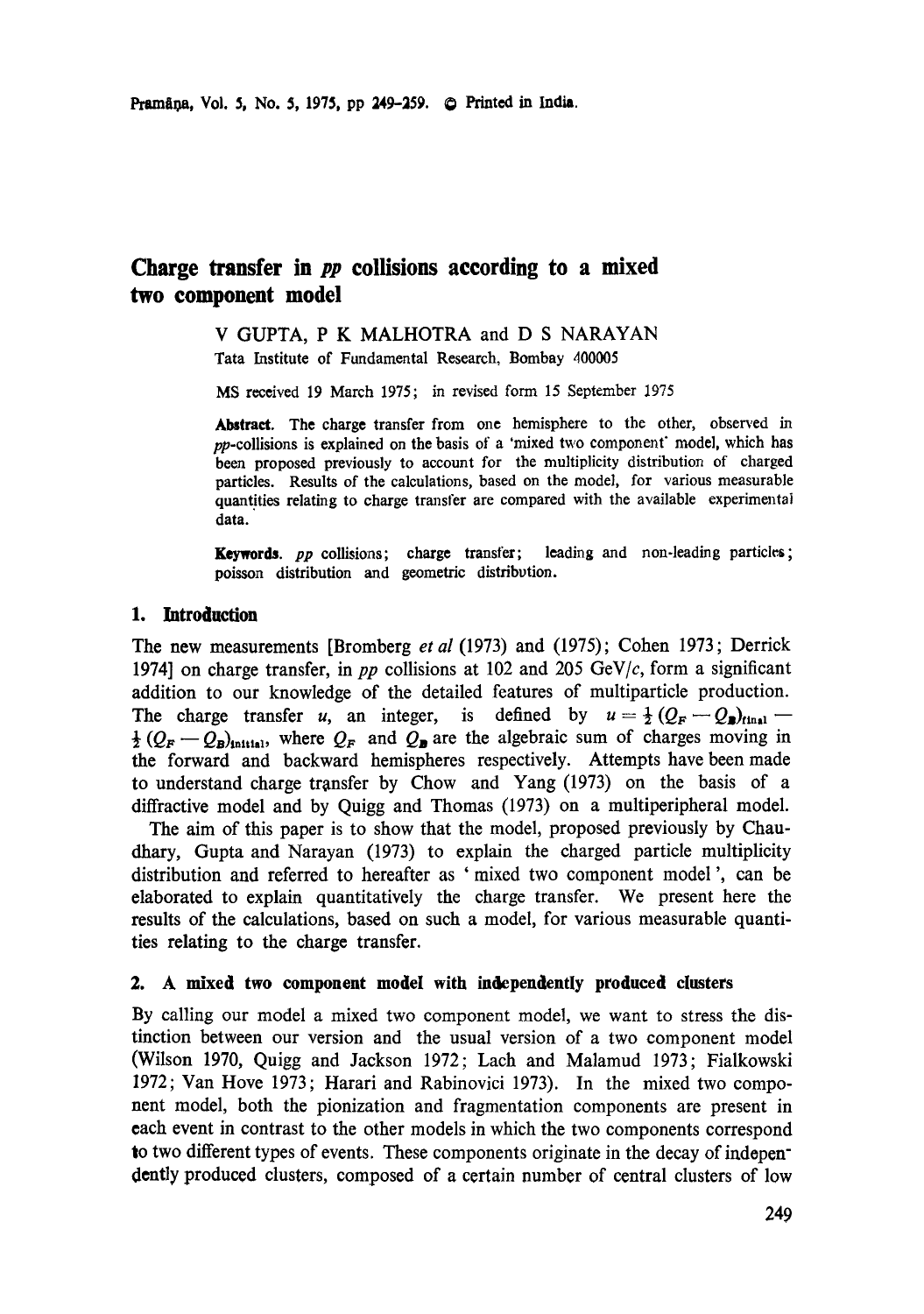mass and neutral charge and two leading dusters, which carry the quantum numbers of the incident nucleons. The central clusters, which are slow in the CM system, give rise to the pionization component and the leading clusters give rise to the fragmentation component. This picture of multiparticle production in hadron collisions was proposed by one of the authors (Narayan 1971). In this model, the interaction between the colliding hadrons gets localized to small cells or point like interactions and different parts get shattered independently into fragments or clusters with the proviso, that there is conservation of energy, momentum and other quantum numbers at each local centre. The distribution of mass and velocities amongst the clusters would depend crucially on the spacial distribution of mass (equivalently spacial distribution of momentum fractions) inside a hadron. A nucleon is pictured as having a massive constituent or a core and a meson cloud of light constituents. In a peripheral collision of two nucleons, the core of one nucleon collides with a light constituent in the pion cloud of the other nucleon and gives rise to a leading cluster, while the collisions between the light constituents in the clouds give rise to the central clusters. In a further elaboration of the model, Chavda and Narayan (1974) have explained the production of particles with large transverse momenta and the copious production of antiprotons at ISR energies, as being due to central collisions involving core-core interactions.

Recently Pokorsky and Van Hove (1974) have proposed an independent cluster production model, which has a content similar to that in the model described above for the peripheral collisions. It may also be possible to realize the production of independent clusters of the above description, in a multiperipheral model with Pomeran exchanges, under special assumptions. In this connection, the so called polyperipheral picture (Bishari *et al* 1972) in which there are a series of double Pomeran exchanges as in figure 1 may be worth studying. The details of the model may be so adjusted that each double Pomeran exchange leads to the emission of a central cluster, while the nucleons emerge out as the leading clusters.

In the mixed two component model, we consider only a two body decay of a central cluster into a pair of charged or neutral particles. The resulting particles which are slow in the CM system, are referred to hereafter as non-leading particles. Their number distribution can be expected to be a Poisson in the number of pairs. One has, however, no such *a priori* feeling for the number distribution in the fragmentation component, which accounts for the leading particles. It



Figure 1. Poly-peripheral mechanism for the simultaneous production of fragmenta<sup>-</sup> tion and pionization components.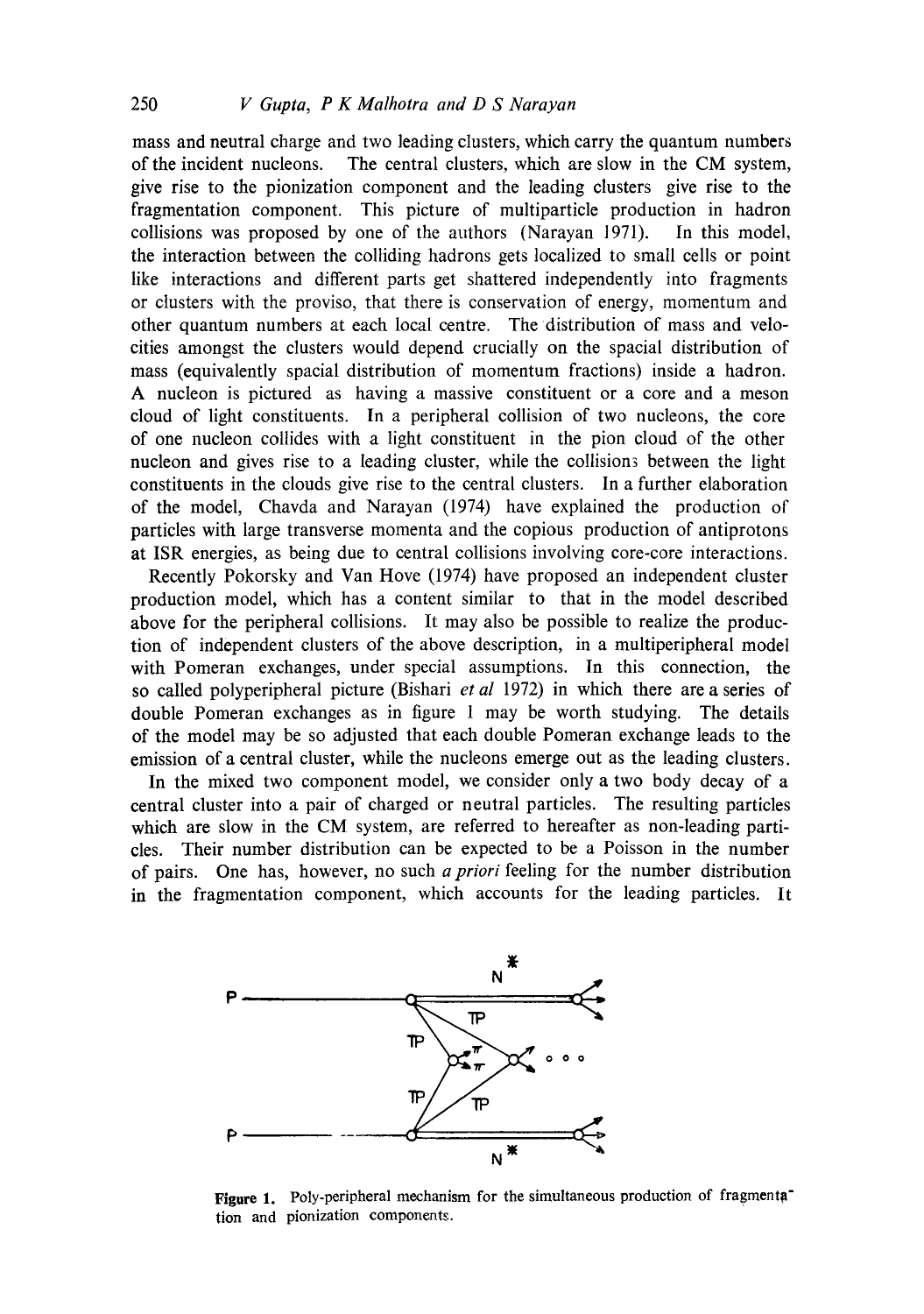is postulated that the number distribution of the leading particles is given by a finite geometric distribution with  $R$  terms, where  $R$  is a function of  $s$ . It has been shown that the production of particles according to a simple cascade process (Fnjiwara and Kitazoe 1970) leads to a geometric distribution. It is therefore reasonable to assume a geometric distribution for the leading particles resulting from a cascade decay of the leading excited baryons.

As the emission of leading and non-leading particles is assumed to be unrelated, the probability  $P_{2m}$  of having 2m charged particles in an event can be written as

$$
P_{2m} = \sum_{r=1}^{m} \alpha_r \overline{P}_{m-r}, \quad \text{if } m \le R
$$
  
= 
$$
\sum_{r=1}^{R} \alpha_r \overline{P}_{m-r}, \quad \text{if } m > R
$$
 (1)

 $\overline{P}_m$  is the probability of having 2m charged non-leading particles and  $a_r$  is the probability of having 2r charged leading particles in an event. From the assumptions regarding the number distributions of leading and non-leading particles, one can write

$$
\bar{P}_{\mathbf{m}} = \exp\left[-\langle n_{\mathbf{N}L}\rangle/2\right] \frac{\left[\langle n_{\mathbf{N}L}\rangle/2\right]^m}{m!} \tag{2}
$$

$$
a_{r} = \frac{1-q}{1-q^{n}} q^{r-1}
$$
 (3)

and

$$
\langle n_L \rangle = \frac{2}{1-q} - \frac{2Rq^R}{1-q^R} \tag{4}
$$

where  $\langle n_L \rangle$  and  $\langle n_{NL} \rangle$  are the average numbers of leading and non-leading charged particles. Further, the average number of charged particles  $\langle n \rangle = \langle n_L \rangle + \langle n_{NL} \rangle$ . If we regard  $\langle n_{NL} \rangle$  and R as free parameters and the value of  $\langle n \rangle$  is taken from experiment, then equations (1) to (4) completely determine the charged particle distribution  $P_n$ . The parameters  $\langle n_{NL} \rangle$  and R are fixed at each energy by carrying out a  $\chi^2$  fit to the experimental data on  $P_n$ . Alternately, one may parametrize  $\langle n_L \rangle$ ,  $\langle n_{NL} \rangle$  and R as functions energy and calculate the multiplicity distributions.

### **3. Charge transfer**

A realistic treatment of charge transfer in pp-collisions would require detailed information on the velocity distribution of the clusters as well as the momentum distribution of the particles emitted from a cluster in the latter's rest frame. We first consider however a simplified approach, which does not require the introduction of new parameters in the mixed two component model, and yet brings out the essential features of charge transfer. A more realistic treatment is presented fn section 4.

### *3 a. Simplified treatment of charge transfer*

The two simplifying assumptions we make are

(A) Charge transfer arises only from the non-leading particles. This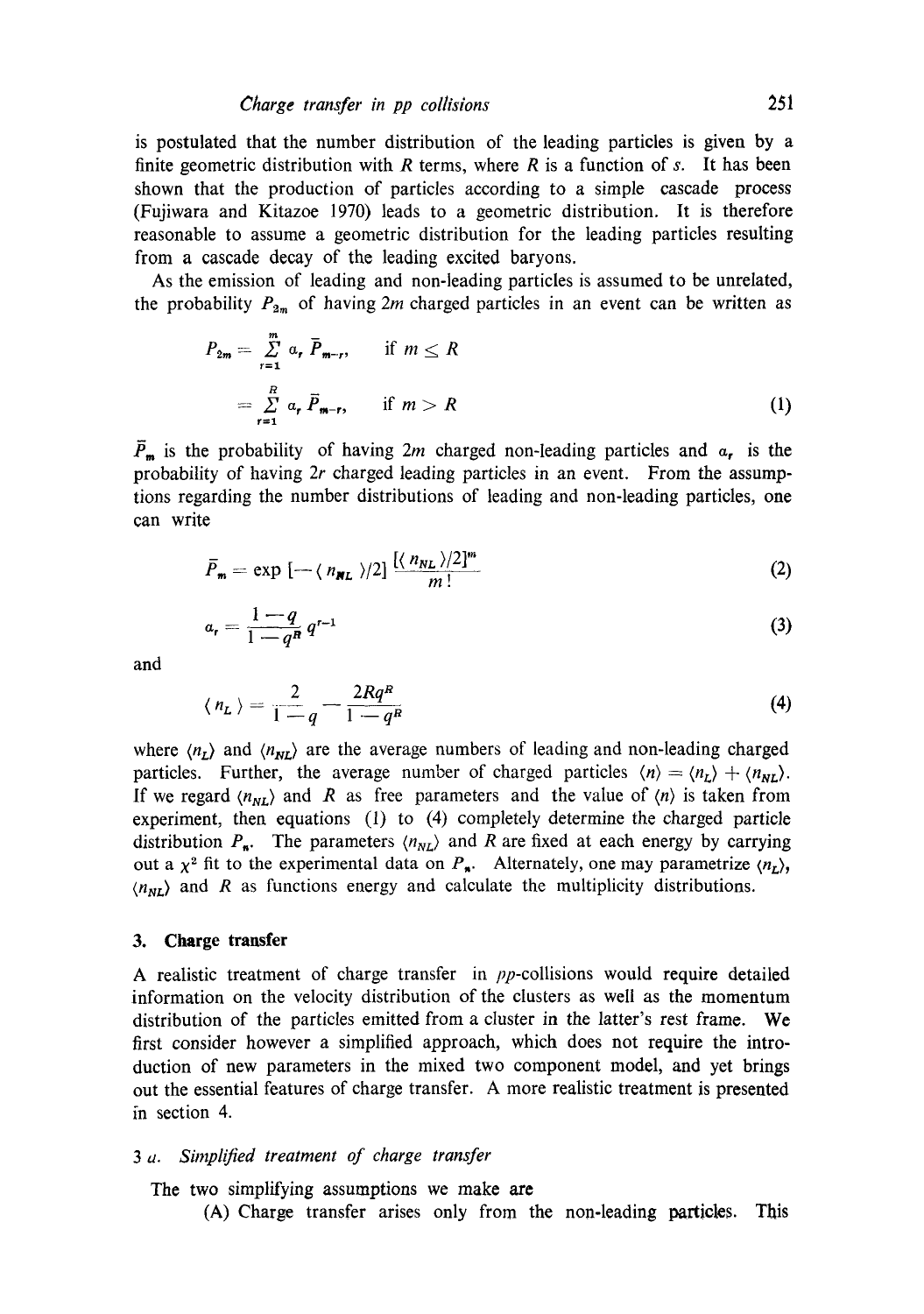assumption requires that there is no spill-over of particles from the leading clusters. This is a reasonable assumption at high energies but at lower energies it is expected to give an underestimate of the charge transfer.

(B) As the central clusters are slow in the CM system, we ignore their velocity distribution and assume, as a first approximation, that all the central clusters are produced at rest. It may be noted that this assumption could lead to an overestimate of the charge transfer.

On the basis of these assumptions, we calculate the charge transfer in the mixed two component model. Since each central cluster emits only a pair of charged particles, the two particles would be emitted in opposite hemispheres in the CM system. This implies that one pair of charged particles will give a charge transfer  $u = \pm 1$ , two pairs will contribute to  $u = \pm 2$ , 0 and so on. The probability, that  $m$  pairs of non-leading particles (from  $m$  central clusters) would contribute to  $u = m$  is simply equal to the probability that all the *m* positively charged particles are emitted in the forward hemisphere, which also implies that the negatively charged particles are emitted in the backward hemisphere. Similarly the probability that  $u = m - 2$  would be equal to the probability that  $(m - 1)$  positively and one negatively charged particle are emitted in the forward hemisphere and so on. Due to the hypothesis of random emission of the particles, the above probabilities are simply related to the probabilities of having a given number of heads and tails in the toss of  $m$  coins. As is well known, these probabilities are given by the binomial coefficients.

One can then show that the cross-section  $6^{(u)}$  for charge transfer  $u \ge 0$  is given by

$$
6^{(u)}(s) = 6_{\text{in}}(s) \sum_{m=u} \frac{1}{2^m} \frac{{}^mC_{m-u}}{{2}} \bar{P}_m
$$
 (5)

where "Cr are the binomial coefficients and  $6_{in}(s)$  is the total in elastic cross-section at CM energy  $\sqrt{s}$ . Using the expression for  $\overline{P}_m$  given by (2), one finds the probability for a charge transfer  $u$  is

$$
P^{(u)} = \frac{6^{(u)}}{6_{\text{In}}} = e^{-\Delta} I_u(\triangle), \qquad (6)
$$

where

$$
\triangle = \frac{1}{2} \langle n_{NL} \rangle, \tag{7}
$$

and

$$
I_u(x) = \sum_{l=0}^{\infty} \frac{(x/2)^{n+2l}}{l! \, n+l!}
$$
 (8)

is the modified Bessel function of the first kind. since  $P^{(u)} = P^{(-u)}$  one finds that the mean square charge transfer Using  $\sum_{n=0}^{\infty} n^2 I_n(x) = \frac{1}{2} x e^x$  and

$$
\langle u^2 \rangle = \sum_{-\infty}^{+\infty} u^2 P^{(u)} = \triangle. \tag{9}
$$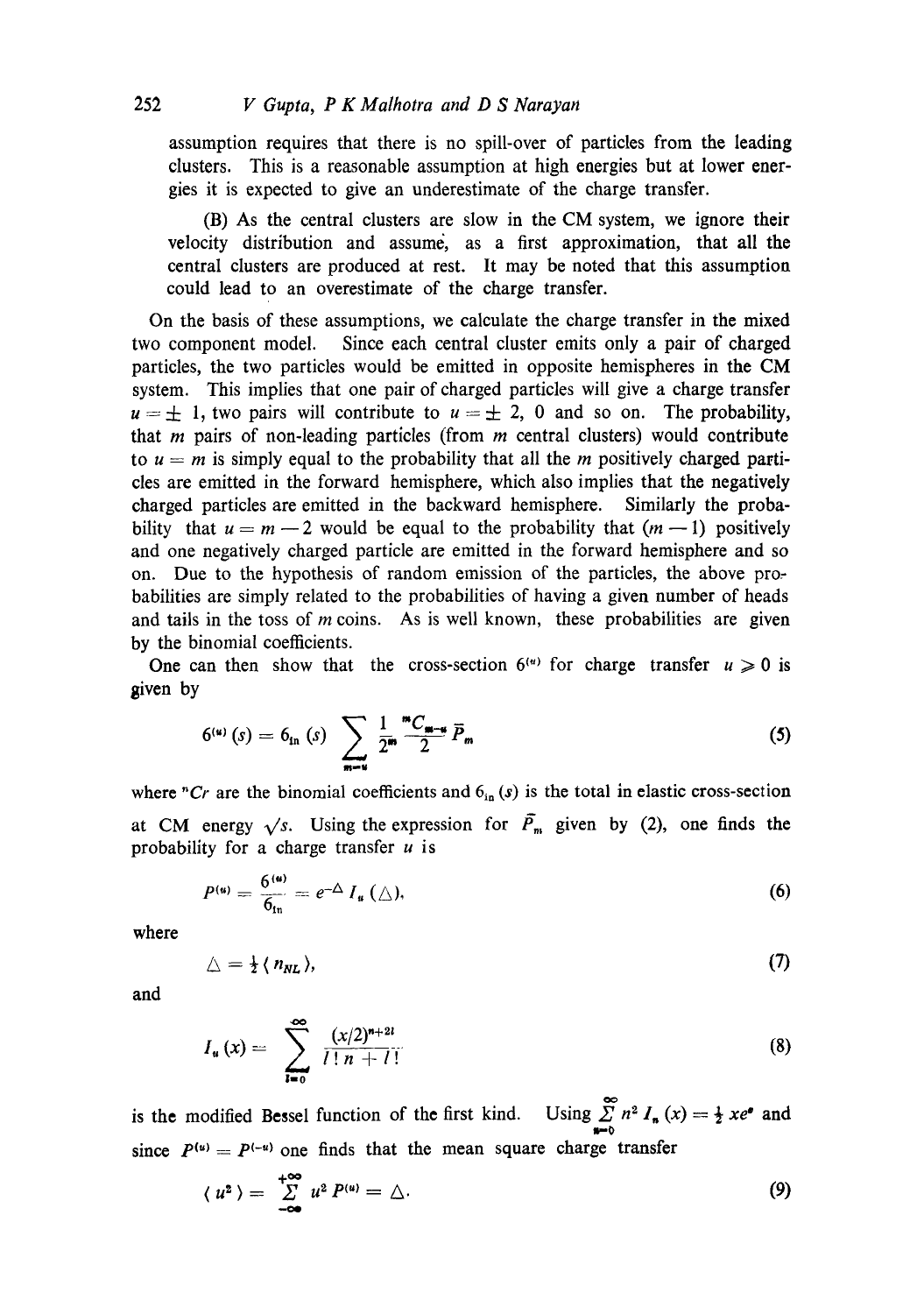It is also interesting to consider the cross-sections  $6_{2n}^{10}$  for a charge transfer *n* when  $2n$  charged particles (leading and non-leading) are produced. One finds

$$
6_{2n}^{(2k)} = 6_{\rm in} \sum_{j=k}^{(n-1)/2} \frac{1}{2^{2j}} \, {}^{2j}C_{j-k} Q_{n-2j}^* \text{ if } n \text{ is odd,} \qquad (10 \ a)
$$

$$
= 6_{\rm in} \sum_{j=k}^{(n-2)/2} \frac{1}{2^{2j}} 2^{j} C_{j-k} Q_{n-2j}^* \text{ if } n \text{ is even,} \qquad (10 \ b)
$$

$$
6_{2n}^{(2k+1)} = 6_{in} \sum_{j=k'}^{(n-2)/2} \frac{1}{2^{2j+1}} 2^{j+1} C_{j-k} Q_{n-1-j}^n \text{ of } n \text{ is even,}
$$
 (10 c)

$$
= 6_{\rm in} \sum_{j=k}^{m-3/2} \frac{1}{2^{2j+1}} 2^{j+1} C_{j-k} Q_{n-2j-1}^* \text{ if } n \text{ is odd} \qquad (10 d)
$$

where  $Q_i^* = a_i \overline{P}_{n-i}$  for  $i < R$  and  $i < n$ , otherwise it is zero. In equations (10), k takes integral values 0, 1, 2,... and for a given k,  $n=k+1, k+2,...$ 

The result of the simplified treatment for  $\langle u^2 \rangle$  given in equation (9) is compared with the experimental values in table 1. The values of  $\triangle$  at various energies are those computed by Chaudhary, Gupta and Narayan (1974). One finds that the simplified treatment underestimates the value of  $\langle u^2 \rangle$  at energies below 20 GeV and overestimates it for energies above 100 GeV. This is not unexpected in light of the two assumptions (A) and (B) above.

#### **4. A dotailed troatment of charge transfer**

In this section we present a more realistic treatment of charge transfer by incorporating the effect of a velocity distribution for the central clusters and by including the contribution of the leading clusters to the charge transfer.

4a. Let v be the velocity of a cluster in the CM system and let  $F(v)$  be the velocity distribution of the central clusters. Let  $v^*$  be the common velocity of the charged pair resulting from the decay of a cluster of mass  $m$ . In general there would also be a mass distribution  $P(m)$  of the clusters, resulting in a distribution for the velocities  $v^*$ . The two distributions are normalized so that

Table 1. Comparison of our mixed two component model with the experimental data on  $\langle u^2 \rangle$ .

| $P_{1ab}$ (GeV/c) | $\langle n_{L} \rangle$ |       | $\langle u^2 \rangle_L$ | $\langle u^2 \rangle_{NL}$ | $\langle u^2 \rangle$ | $\langle u^2 \rangle_{\text{EXPT}}$ |
|-------------------|-------------------------|-------|-------------------------|----------------------------|-----------------------|-------------------------------------|
| 12.8              | 2.89                    | 0.30  | 0.44                    | 0.20                       | 0.64                  | $0.65 \pm 0.05$                     |
| 28                | 3.05                    | 0.76  | 0.20                    | 0.50                       | 0.70                  | $0.71 + 0.05$                       |
| 69                | 3.37                    | 1.265 | 0.08                    | 0.84                       | 0.92                  | $0.91 \pm 0.02$                     |
| 102               | 3.87                    | 1.32  | 0.06                    | 0.87                       | 0.93                  | $0.90 \pm 0.04$                     |
| 205               | 4.87                    | 1.435 | 0.02                    | 0.95                       | 0.97                  | $1.04 \pm 0.04$                     |
| 405               | 5.6                     | 1.8   | 0.00                    | 1.19                       | $1 - 19$              | $1.12 \pm 0.05$                     |
|                   |                         |       |                         |                            |                       |                                     |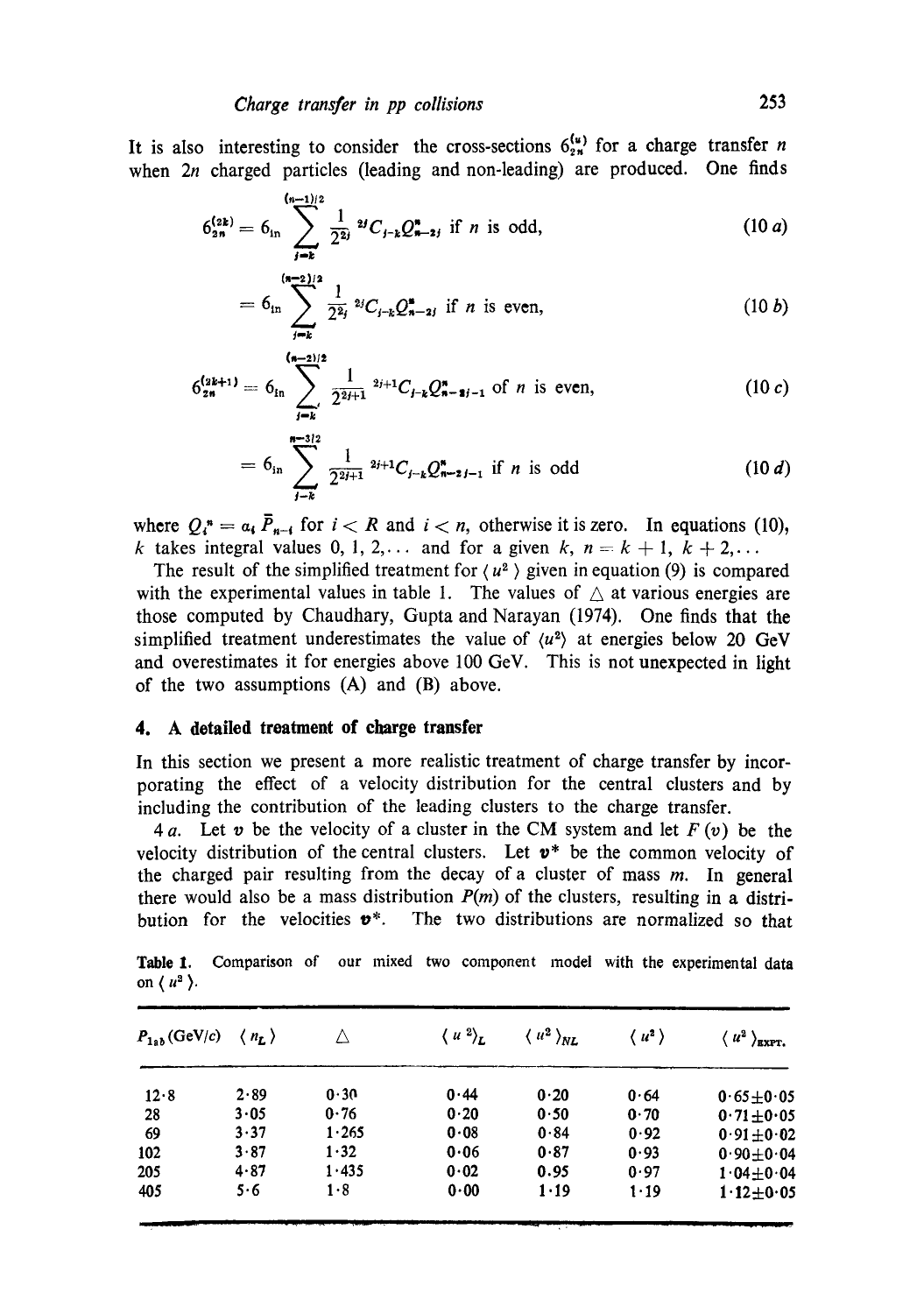254 *V Gupta, P K Malhotra and D S Narayan* 

$$
\int_{0}^{e} F(\mathbf{v}) dv = 1 \text{ and } \int_{2m_{\pi}}^{\infty} P(m) dm = 1.
$$
 (11)

Now a cluster will not contribute to charge transfer if  $v > v^*$  as both the charged particles from its decay will be emitted in the same hemisphere in the CM system. Further for  $v < v^*$ , a forward (backward) moving cluster will only contribute to the charge transfer if a charged particle is emitted in the angular interval  $\cos^{-1}(-\nu/v^*) < \theta^* < \pi (0 < \theta^* < \cos^{-1} v/v^*)$ . Call  $\Omega_e$  the solid angle corresponding to these angular intervals; then the probability that one of the particles in the pair is emitted into  $\Omega_{\epsilon}$  is  $2\Omega_{\epsilon/4\pi} = (1 - v/v^*)$ . So the fraction, f, of the clusters which will contribute to the charge transfer is given by

$$
f = \int_{2m_{\pi}}^{\infty} P(m) dm \int_{0}^{\mathbf{v}^*} (1 - \mathbf{v}/\mathbf{v}^*) F(\mathbf{v}) d\mathbf{v}
$$
 (12)

where  $v^* = (1-4m_{\pi}^2/m^2)^{1/2}$ . So the average number of clusters which will contribute to charge transfer would be  $f \triangle$ . If we assume that the distribution in the number of central clusters, which contribute to charge transfer, is also a Poisson distribution with an average equal to  $f \triangle$ , then the analysis of section 3 goes through for the central clusters with  $\triangle$  replaced by  $f \triangle$ . Thus the probability  $p_{NL}^{(u)}$  for a charge transfer u due to non-leading particles alone is given by

$$
P_{NL}^{(u)} = e^{-\Delta'} I_u(\triangle'), \qquad (13)
$$

with

$$
\triangle' = f \triangle. \tag{14}
$$

Of course a knowledge of  $P(m)$  and  $F(v)$  would enable us to calculate f. However in the absence of this knowledge we treat the fraction  $f$  as a parameter.

4 b. We now consider the problem of charge transfer from the leading clusters. To keep the analysis simple, we assume that a leading cluster has an average mass  $\vec{M}$  and an average Lorentz factor  $\vec{r}$  (velocity  $\vec{v}$ ) such that

$$
2\overline{M}\overline{r} = \overline{E}s^{1/2},\tag{15}
$$

where  $\vec{E}$  is the average fraction of the incident energy retained by the two leading clusters. In models of independent cluster production,  $\overline{M}$  is supposed to have a value  $\sim$  2 to 3 GeV. Also, since  $\bar{r} \rightarrow 1$  as  $s \rightarrow 4M^2$ , one expects that  $\bar{M}/E$ should exhibit some energy dependence, so we write

$$
\bar{M}/\bar{E} = M + M_{0} \left(1 - s/4M^{2}\right) \tag{16}
$$

where  $M_0$  is a constant and M is the proton mass.

The contribution of the leading clusters is likely to be important only at lower energies. Consequently we consider only the case when each leading cluster emits either one or three charged particles besides some neutral particles. So the different decay channels of a leading cluster, with one or two neutrals pions, are (i) p, (ii)  $n\pi^+$  (iii)  $p\pi^+\pi^-$  and (iv)  $n\pi^+\pi^-\pi^+$ . Let  $P_a$  be the probability for the emission of a  $\pi^{+}$  accompanied by a neutron and let  $p_b$  be the probability for the emission of a  $\pi^+\pi^-$  pair, from the decay of a cluster. Each leading cluster decays on the average into  $\frac{1}{2}$   $\langle n_{L} \rangle$  charged particles and this should be equal to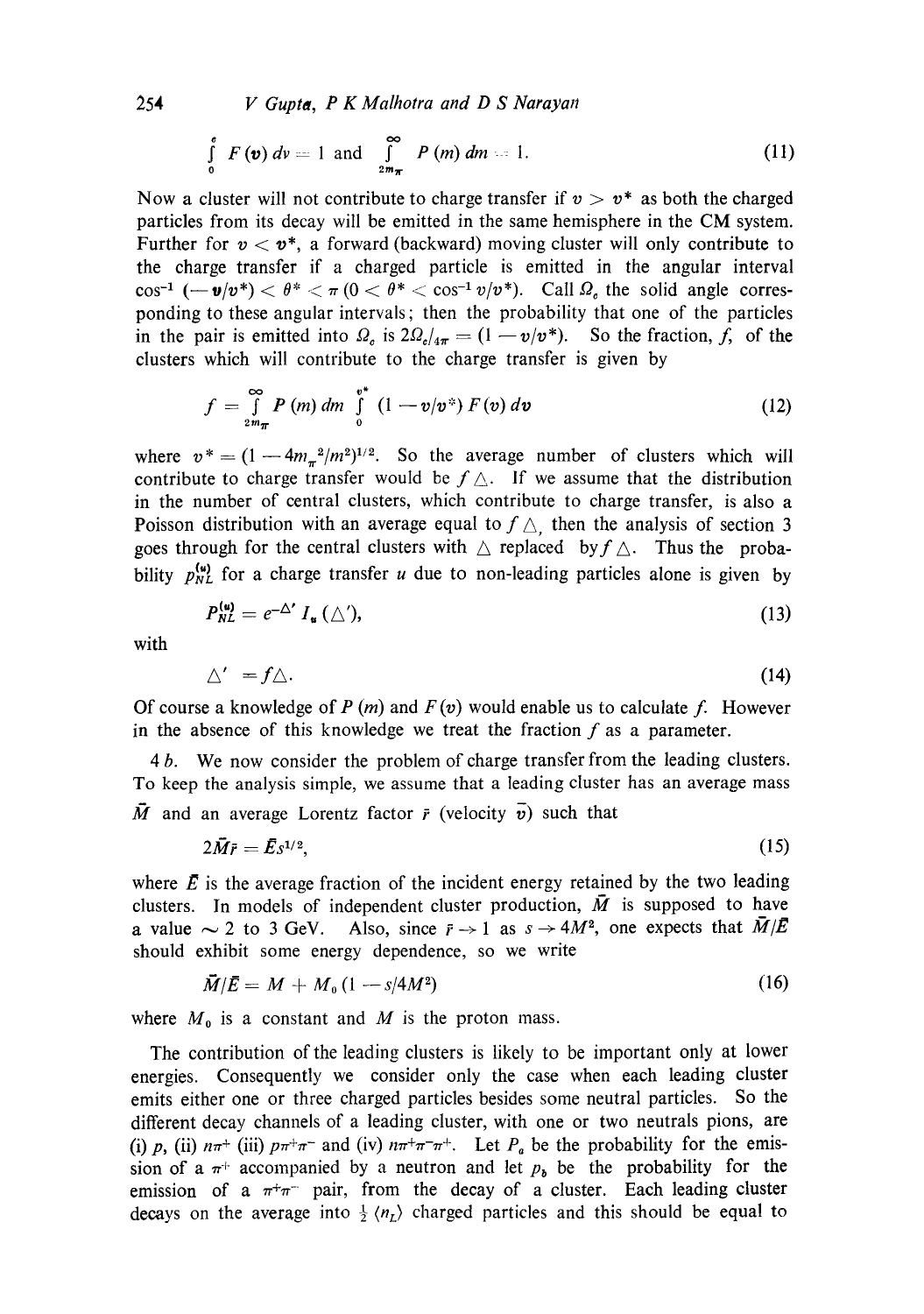average number of charge particles from the decays (i) to (iv) which is  $(1 - p_{\lambda})$ ,  $+ 3p_{\lambda}$ . This gives

$$
p_{b} = \frac{1}{2} \left( \frac{1}{2} \left\langle n_{L} \right\rangle - 1 \right). \tag{17}
$$

To fix  $p_a$  we note that experimentally there is considerable evidence [Antinucci *et al* (1973)] to show that the average number of protons emitted in a pp-collision is  $\sim$  1.4. This implies that a leading cluster emits on the average 0.7 protons and  $0.3$  neutrons, giving  $p_a = 0.3$ .

The protons from the leading clusters are always fast in the CM and will not contribute to the charge transfer. The pions emitted from the leading clusters would give rise to charge transfer. To calculate this, we associate an average velocity  $\vec{v}^*$  (Lorentz factor  $\vec{r}^*$ ) to the pions in the rest system of a leading cluster. A pion from a forward (backward) leading cluster will contribute to the charge transfer if  $\bar{\mathbf{v}}/\bar{v}^* < 1$  and the pion is emitted into the angular interval cos<sup>-1</sup> ( $-\bar{v}/\bar{v}^*$ )  $< \theta^* < \pi$  (0  $< \theta^* < \cos^{-1} \overline{\nu}/\overline{\nu}^*$ ). The solid angle  $\overline{\Omega}$  corresponding to this interval is  $2\pi (1 - \bar{\mathbf{v}}/\bar{v}^*)$ . For isotropic and uncorrelated emission, the probability that the pion is emitted into this solid angle  $\overline{\Omega}$  is  $\delta = \frac{1}{2} (1 - \overline{v}/\overline{p}^2)$ . Now  $\overline{v}^*$  can be determined in terms of  $\bar{p}_T$ , the average transverse momentum of the pions. For isotropic emission, the mean square momentum  $\bar{p}^2 = 3/2 \bar{p}_r^2$  while  $\bar{p}_r^2 =$  $3/2$   $(\bar{p}_T)^2$  for a  $p_T$  distribution of the form  $p_T e^{-\sigma p}$   $dp_T$ . One has therefore  $m_{\pi} \bar{r}^* = (9/4 \bar{p}_r^2 + m_{\pi}^2)^{1/2}$ . Since experimentally  $\bar{p}_r$  is known this fixes  $\bar{v}^*$ . By equations (15) and (16)  $\delta$  becomes a known function of s in terms of one parameter  $M_0$ .

The pattern of decay for a leading cluster considered above can lead to the emission of charged pions into  $\overline{\Omega}$  with a total charge  $Q = 2, 1, 0, -1$ . The probabilities  $D^{(Q)}$  for emission of Q units of charge into  $\overline{Q}$  are given by

$$
D^{(2)} = xy(1-z) \tag{18 a}
$$

$$
D^{(1)} = xyz + x(1-y)(1-z) + y(1-x)(1-z)
$$
 (18 b)

$$
D^{(0)} = yz(1-x) + xz(1-y) + (1-x)(1-y)(1-z) \qquad (18 c)
$$

$$
D^{(-1)} = z(1-x)(1-y), \qquad (18 d)
$$

where  $x = \delta p_a$  is the probability of emission of  $\pi^+$  (from proton  $\rightarrow \pi^+$  neutron) into  $\vec{\Omega}$  while y and z are the probabilities for the emission of the  $\pi^+$  and the  $\pi^-$ , from the  $\pi^+\pi^-$  pair, into  $\overline{\Omega}$ . Clearly  $y = z = \delta p_b$ . The different combinations of charges emitted-simultaneously by the two leading clusters (one backward and the other forward) can give rise to charge transfers up to 3 units. Denoting by  $P_L^{(u)}$  the probability for charge transfer u by the leading clusters, one has

$$
P_L^{(0)} = (D^{(0)})^2 + (D^{(1)})^2 + (D^{(-1)})^2 + (D^{(2)})^2, \qquad (19 \ a)
$$

$$
P_L^{(1)} = P_L^{(-1)} = D^{(0)} D^{(1)} + D^{(0)} D^{(-1)} + D^{(1)} D^{(2)} \qquad (19 b)
$$

 $P-2$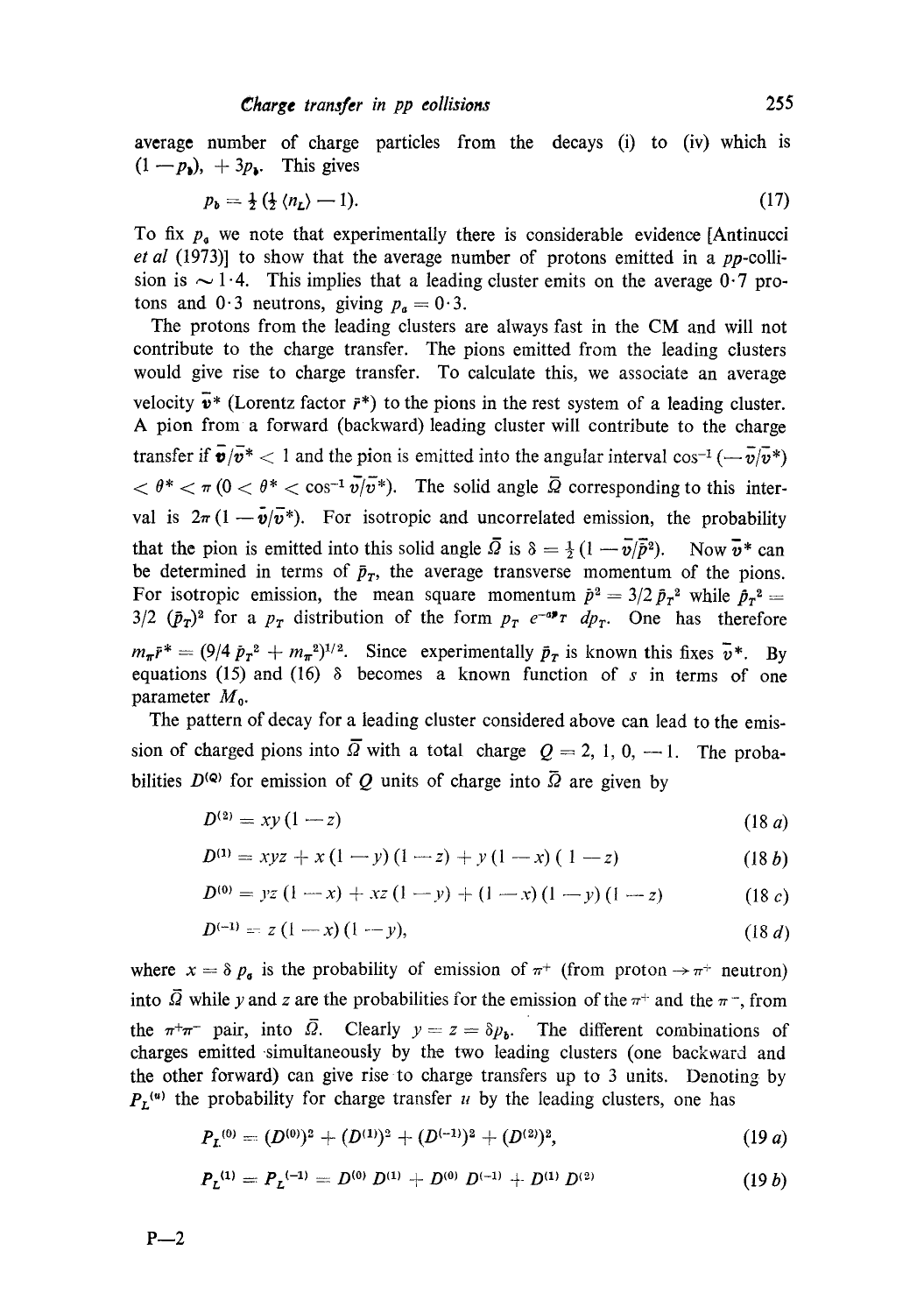256 *V Gupta, P K Malhotra and D S Narayan* 

$$
P_L^{(2)} = P_L^{(-2)} = D^{(0)} D^{(2)} + D^{(1)} D^{(-1)}
$$
 (19 c)

$$
P_L^{(3)} = P_L^{(-3)} \qquad D^{(2)} \, D^{(-1)}.\tag{19 d}
$$

Since the leading and non-leading clusters are emitted independently the probability  $P^{(u)} = 6^{(u)}/6$ <sub>in</sub> for a net charge transfer u, due to both the leading and non-leading clusters, is

$$
P^{(u)} = P^{(-u)} = \sum_{k=-\infty}^{\infty} p_{NL}^{(\mu - k)} p_L^{(k)}
$$
 (20)

and

$$
\langle u^2 \rangle = \sum_{-\infty}^{+\infty} u^2 P^{(u)} = \langle u^2 \rangle_{NL} + \langle u^2 \rangle_L \tag{21 a}
$$

where from (13), (14) and (19),

$$
\langle u^2 \rangle_{NL} = \triangle' \tag{21 b}
$$

$$
\langle u^2 \rangle_L = 2P_L^{(1)} + 8P_L^{(2)} + 18 P_L^{(3)}.
$$
 (21 c)

### **5. Results and comparison with data**

The equations (21) for the mean square charge transfer depends on two parameters. One is the fraction  $f$  of the average number of central clusters which contribute to charge transfer and determines  $\Delta'$  through (14). We regard f to be independent of energy. The second parameter is  $M<sub>o</sub>$  which fixes the value of  $\bar{v} = (1 - 1/r^2)^{1/2}$  through eqs (15) and (16). The value of  $\bar{v}^*$  is related to  $\bar{p}_r$ , the average transverse momentum of pions from the leading clusters. The values of  $\langle n_r \rangle$  occurring in eq. (17) have already been given by Chaudhary, Gupta and Narayan (1974) up to 300 GeV/c and are reproduced in table 1. The values of  $\langle n_r \rangle$  and  $\langle m_{NL} \rangle$  at 400 GeV/c are calculated using the parametrization:

$$
\langle n_L \rangle = -2.58 + 1.24 \log s
$$
  

$$
\langle n_{NL} \rangle = 0.368 + 0.598 s^{1/4}
$$
 (22)

for energies above 50  $GeV/c$ , given by the above authors.

To get a fit to the experimental data, the values of f and  $M_0$  are fixed to be 0.66 and 1.68 GeV. Further we have used the value  $\langle p_T \rangle = 0.45$  to calculate the value of  $\bar{v}^*$ . This larger value of  $\langle p_{\tau} \rangle$  would be consistent with experiment (Capilupp *et al* 1974) if the pions from the leading clusters are identified with the fragmentation component. The values of  $\langle u^2 \rangle$  calculated from (21), using the above parameters, are given in table I. With the same parameters, we have also calculated the cross-sections  $6^{(u)}$  for different values of u at 102 GeV/c and 205 GeV/c, according to equation (20). The results of the calculation are shown in figure 2. A detailed test of the model lies in comparing the predictions of the model with the experimental data on the cross-sections  $6^{(u)}_{2n}$  for a fixed charge transfer u as a function of the charged particle multiplicity  $2n$ . For this purpose, we consider the experimental data at 205 GeV/ $c$  [Derrick (1974)]. One notices from table 1 that the contribution of the leading clusters to charge transfer has become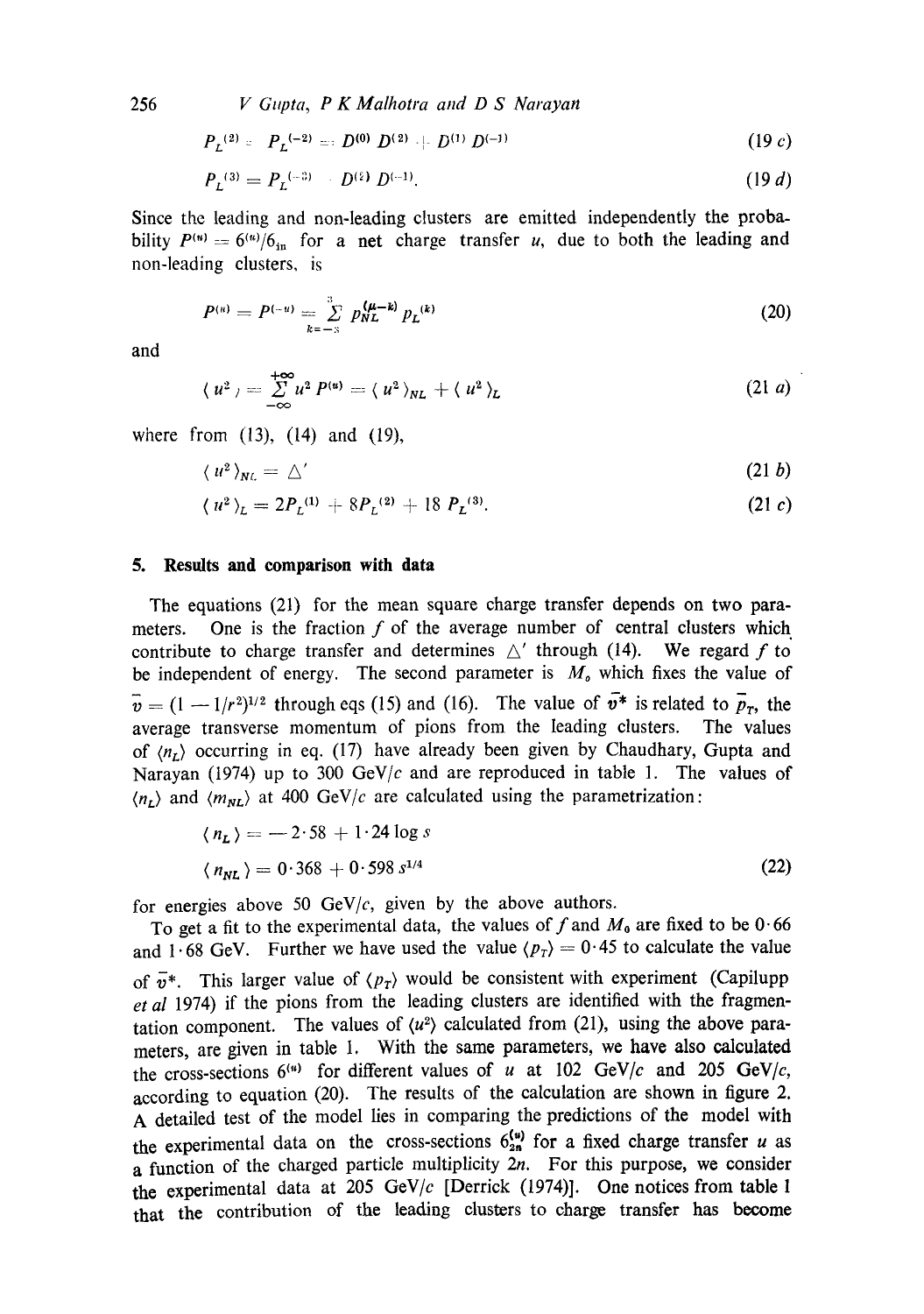

Figure 2. Charge transfer cross-sections  $6<sup>(u)</sup>$ . The solid curve is the predicted distribution at 205 GeV/c according to the model. The predicted distribution at  $102$ GeV/c almost coincides with that at 205 GeV/c and is not plotted for sake of clarity. The experimental points have been taken from Bromberg *et al.* (1973) and Cohen *et al* (1973).

negligible at 205  $GeV/c$  and at higher energies. So it would be adequate to use expressions (10), wherein  $\triangle$  is replaced by  $\triangle'$ , to calculate  $6_{2n}^{(u)}$  at 205 GeV/c. The results of these calculations are presented in figure 3 along with the experimental data.

For the particular case  $n = u$ , the expressions (10) would give the cross-sections  $6_{2\pi}^{(u)}$  to be identically zero. Experimentally the cross-sections  $6_{2\pi}^{(u)}$  are, in fact, quite small. One also notices a drop by a factor  $\sim$  20 in the experimental values of the cross-sections in going from  $6_{2u}^{(u-1)}$  to  $6_{2u}^{(u)}$ . This drop is understood in our model as being due to the absence of non-leading particles, which are, mostly responsible for charge transfers at 205 GeV/ $c$ , in the configuration, charged multiplicity = 2u and charge transfer = u. We make an estimate of the cross-sections  $6_{2\mu}^{(u)}$  by calculating the contribution of the leading clusters according to section (4) and equations (18). We have also given these estimated values for  $6_{2u}^{(u)}$  in figure 3.

As one can see, our results in table I and figures 2 and 3 are generally in good agreement with experiment.

# **6.** Asymptotic behaviour of  $\langle u^2 \rangle$  and concluding remarks

As the charge transfer due to leading clusters goes to zero at high energies, the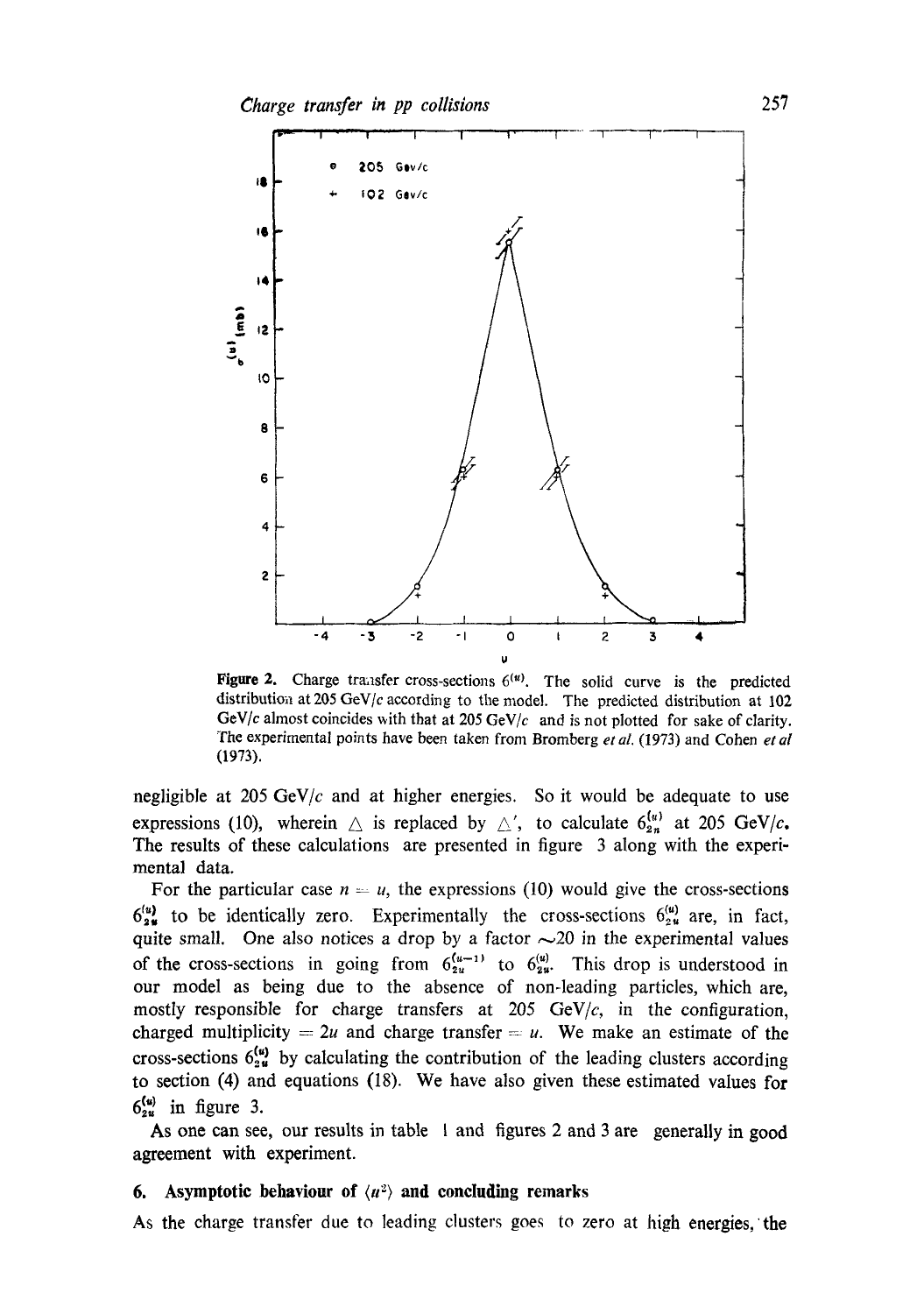

Figure 3. Predicted cross-sections for a given charge transfer as a function of the charged prong multiplicity at 205 GeV/ $c$ . Experimental points are from Derrick (1974).

asymptotic behaviour of  $\langle u^2 \rangle$  is the same as the asymptotic behaviour of  $\langle u^2 \rangle$  due to the central clusters. According to equations (21) and t he parametrization of  $\Delta = \langle n_{NL} \rangle / 2$  in equation (22), one finds that  $\langle u^2 \rangle \sim s^{1/4}$  for  $s \to \infty$ . An alternative parametrization of  $\langle n_{NL} \rangle = a + b \log s$  (a = -1.87, b = 0.863) was given by Chaudhary, Gupta and Narayan. In this case  $\langle u^2 \rangle \sim \log s$  for  $s \rightarrow \infty$ . In any case, one obtains an indefinite slow increase of  $\langle u^2 \rangle$  in the present model. This result may be compared with the multiperipheral picture (Quigg and Thomas 19.73) in which  $\langle u^2 \rangle$  tends to a constant asymptotically.

The difference in the asymptotic behaviors of  $\langle u^2 \rangle$  in the two models is. intimately related to the differences in the rapidity distribution of the clusters around  $y = 0$ . In the present model, the velocity distribution of the central clusters is independent of s but their average number increases as  $\log s$  or  $s^{1/4}$ . This results as we have seen, in an increase of  $\langle u^2 \rangle$  with s in the same manner. In the multiperipheral model, the distribution of clusters develops at high energies a plateau of constant height at  $y = 0$ . One finds that  $\langle u^2 \rangle$  also tends asymptotically to a constant. It seems plausible that, in an independent cluster production model,